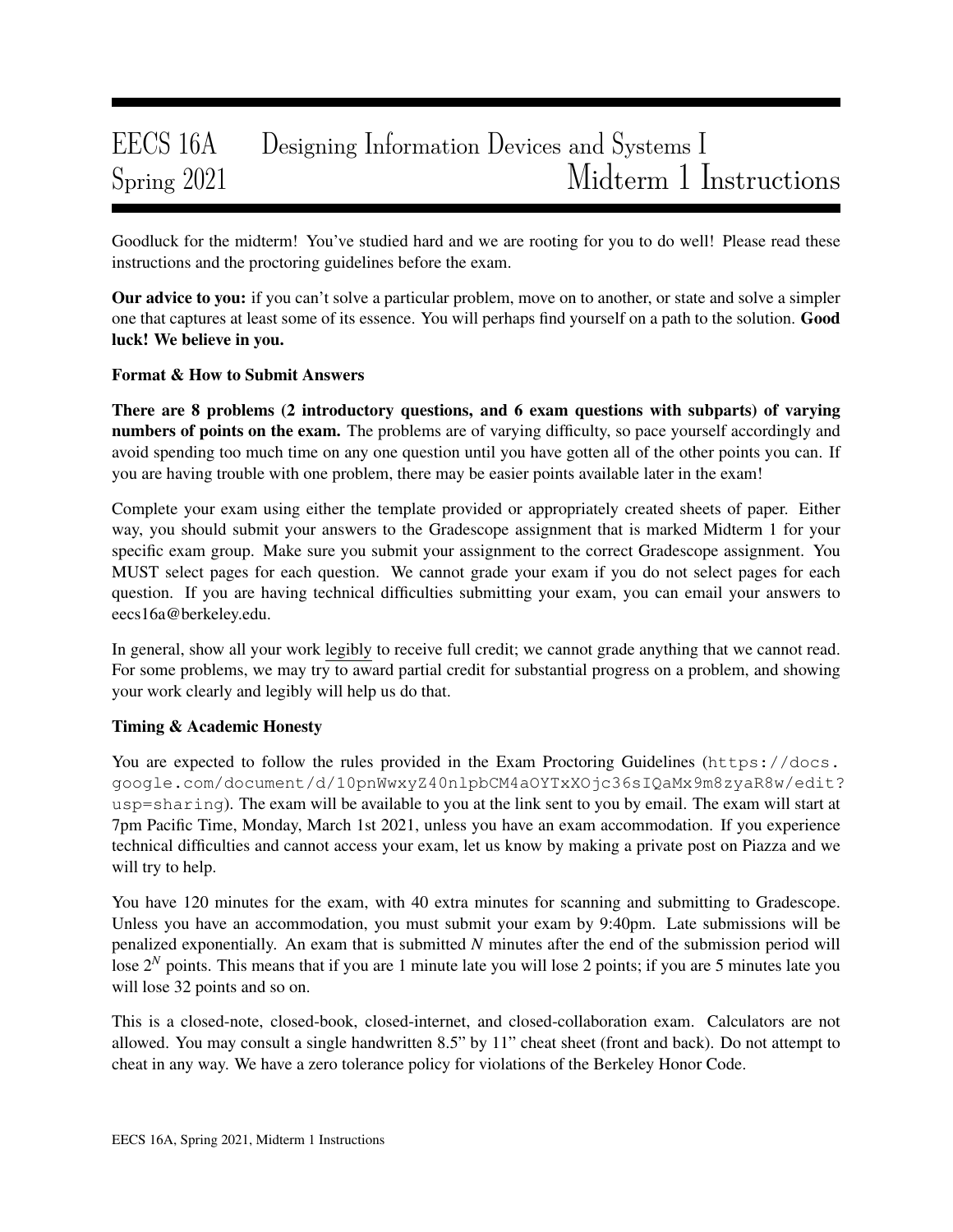# EECS 16A Designing Information Devices and Systems I Spring 2021 Midterm 1

# 1. HONOR CODE

If you have not already done so, please copy the following statements into the box provided for the honor code on your answer sheet, and sign your name.

*I will respect my classmates and the integrity of this exam by following this honor code. I affirm:*

- *I have read the instructions for this exam. I understand them and will follow them.*
- *All of the work submitted here is my original work.*
- *I did not reference any sources other than my one reference cheat sheet.*
- *I did not collaborate with any other human being on this exam.*
- 2. (a) Tell us about something that makes you happy. *All answers will be awarded full credit; you can be brief*. (2 Points)
	- (b) What is one of your hobbies? *All answers will be awarded full credit; you can be brief*. (2 Points)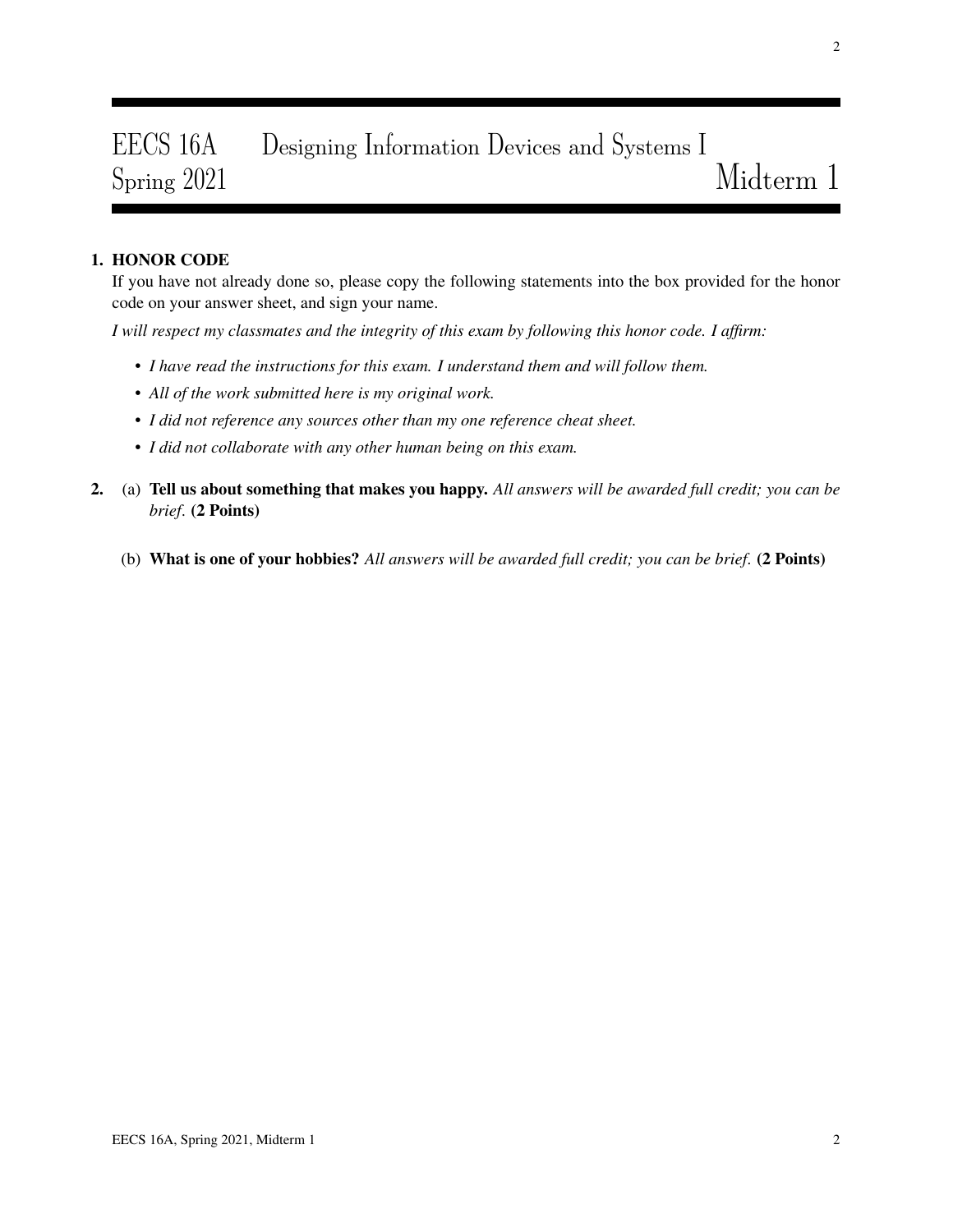### 3. Mechanical Linear Algebra (22 points)

(a) (4 points) Consider the following system of equations:

$$
\begin{cases}\nx_1 + x_2 + x_3 = 1 \\
x_1 - x_2 + x_3 = 2 \\
-2x_1 + 2x_2 - 2x_3 = -4 \\
2x_1 + 2x_3 = 3\n\end{cases}
$$

Write the system of equations in augmented matrix form and bring to reduced row echelon form through Gaussian elimination. How many solutions (if any) does this system of equations have?

(b) (2 points) For the new row reduced matrix below:

$$
\left[\begin{array}{ccc|c}\n1 & 0 & 1 & 3 \\
0 & 1 & 0 & -2/3 \\
0 & 0 & 1 & 5 \\
0 & 0 & 0 & d-5\n\end{array}\right]
$$

For what value of *d* (if any) will the system have a solution? If it does have a solution, what is the solution?

(c) (6 points) For vectors  $\vec{v}_1$ ,  $\vec{v}_2$ ,  $\vec{v}_3$  shown below:

$$
\vec{v}_1 = \begin{bmatrix} 1 \\ 4 \\ 6 \end{bmatrix}, \vec{v}_2 = \begin{bmatrix} 3 \\ 6 \\ 5 \end{bmatrix}, \vec{v}_3 = \begin{bmatrix} 4.5 \\ 6 \\ 1 \end{bmatrix}
$$

- i. Is  $\vec{v}_3$  in span ${\{\vec{v}_1,\vec{v}_2\}}$ ? Justify your answer.
- ii. Is the set of vectors,  $\{\vec{v}_1,\vec{v}_2,\vec{v}_3\}$  a basis for  $\mathbb{R}^3$ ? If not is it a basis for another subspace?
- (d) (4 points) Calculate the nullspace of the matrix:

$$
\begin{bmatrix} 1 & -1 & 4 & -8 \ 0 & 1 & -2 & 5 \end{bmatrix}
$$

(e) (6 points) For the following bases given by  $U$  and  $V$ 

$$
\mathbf{U} = \begin{bmatrix} -1 & 1 \\ 4 & 2 \end{bmatrix}, \qquad \qquad \mathbf{V} = \begin{bmatrix} -1 & -1 \\ 0 & 1 \end{bmatrix},
$$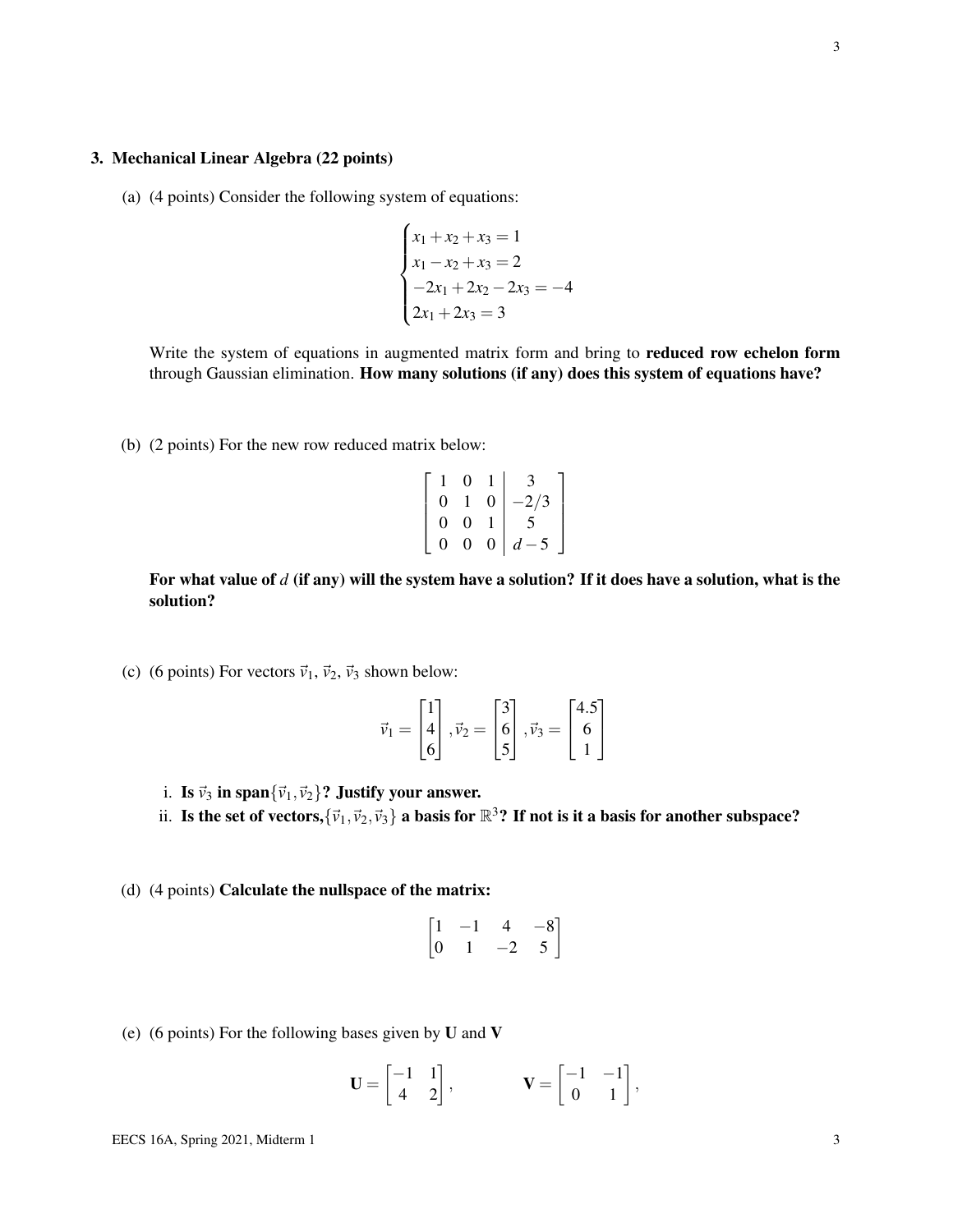the vectors  $\vec{r}^{(u)}$  and  $\vec{r}^{(v)}$  are defined as the vector  $\vec{r}$  coordinated in the U and V bases respectively. In other words

$$
\vec{r} = r_1^{(u)} \vec{u}_1 + r_2^{(u)} \vec{u}_2 + \dots + r_n^{(u)} \vec{u}_n = \begin{bmatrix} \uparrow & \uparrow & & \uparrow \\ \vec{u}_1 & \vec{u}_2 & \dots & \vec{u}_n \\ \downarrow & \downarrow & & \downarrow \end{bmatrix} \begin{bmatrix} r_1^{(u)} \\ r_2^{(u)} \\ \vdots \\ r_n^{(u)} \end{bmatrix} = \mathbf{U} \vec{r}^{(u)}
$$

$$
= r_1^{(v)} \vec{v}_1 + r_2^{(v)} \vec{v}_2 + \dots + r_n^{(v)} \vec{v}_n = \begin{bmatrix} \uparrow & \uparrow & & \uparrow \\ \vec{v}_1 & \vec{v}_2 & \dots & \vec{v}_n \\ \downarrow & \downarrow & & \downarrow \end{bmatrix} \begin{bmatrix} r_1^{(v)} \\ r_2^{(v)} \\ \vdots \\ r_n^{(v)} \end{bmatrix} = \mathbf{V} \vec{r}^{(v)}
$$

- i. Calculate the coordinate transformation between the  $\mathbb U$  and  $\mathbb V$  bases. i.e. find a matrix **T**, such that  $\vec{r}^{(v)} = \mathbf{T}\vec{r}^{(u)}$ .
- ii. If  $\vec{r}^{(u)} = \begin{bmatrix} 1 \\ 0 \end{bmatrix}$ 0  $\Big]$ , compute  $\vec{r}^{(v)}$ .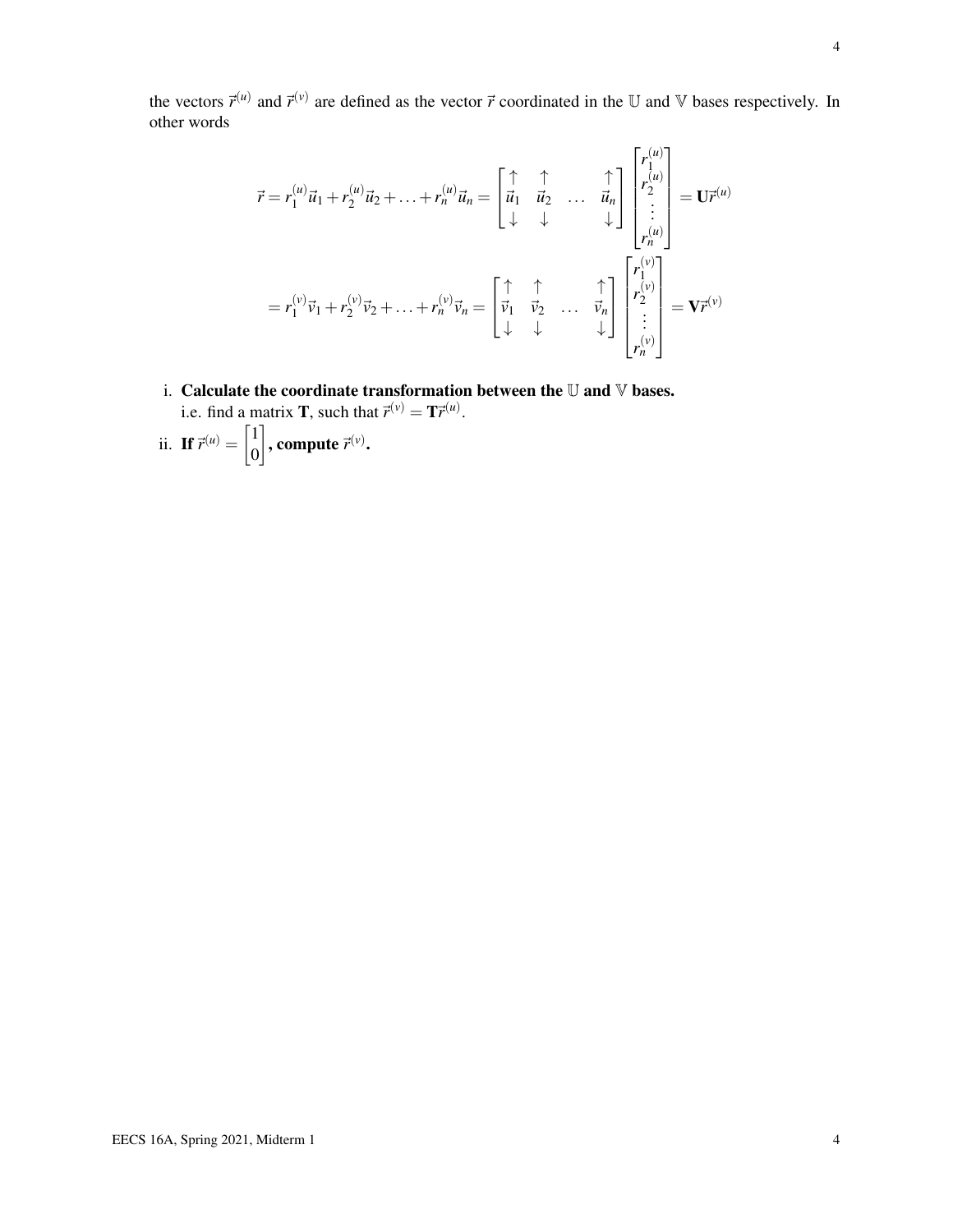4. Swimming Synchronously (15 points) You are the choreographer for a synchronized swimming team! To model the choreography, you have decided to represent the swimmers' locations as vectors in  $\mathbb{R}^2$ , where the first entry represents the x-coordinate of the swimmer's position, and the second entry represents the y-coordinate.  $(0,0)$  represents the center of the pool. For example, the matrix

$$
\mathbf{M} = \begin{bmatrix} x_1 & x_2 \\ y_1 & y_2 \end{bmatrix}
$$

would represent swimmers in the following two locations:



- (a) (3 points) Let M be a matrix in  $\mathbb{R}^{2\times 2}$  containing the positions of two swimmers as its columns. You would like the first swimmer to swim 2 units in the positive x-direction and 3 units in the negative y-direction, and the second swimmer to swim 4 units in the positive x-direction and 1 unit in the positive y-direction. Let F be the matrix containing the positions of the swimmers after this transformation. Write an expression for F in terms of M. *Hint: Consider which operation will change each coordinate by a constant amount, no matter where the swimmer originally starts.*
- (b) (3 points) Let Routine A be a routine described by a matrix A such that a swimmer who performs the routine beginning at initial position  $\vec{p}$  will end up at position  $\vec{A}\vec{p}$ , and let Routine B be a routine described by the matrix **B** such that a swimmer at initial position  $\vec{q}$  will end up at the position  $\vec{B}\vec{q}$ . Let M again be a matrix containing the initial positions of swimmers as its columns. Write an expression for G, the matrix containing the final positions of each swimmer after performing first Routine A and then Routine B. Your answer should be in terms of A, B, and M.

5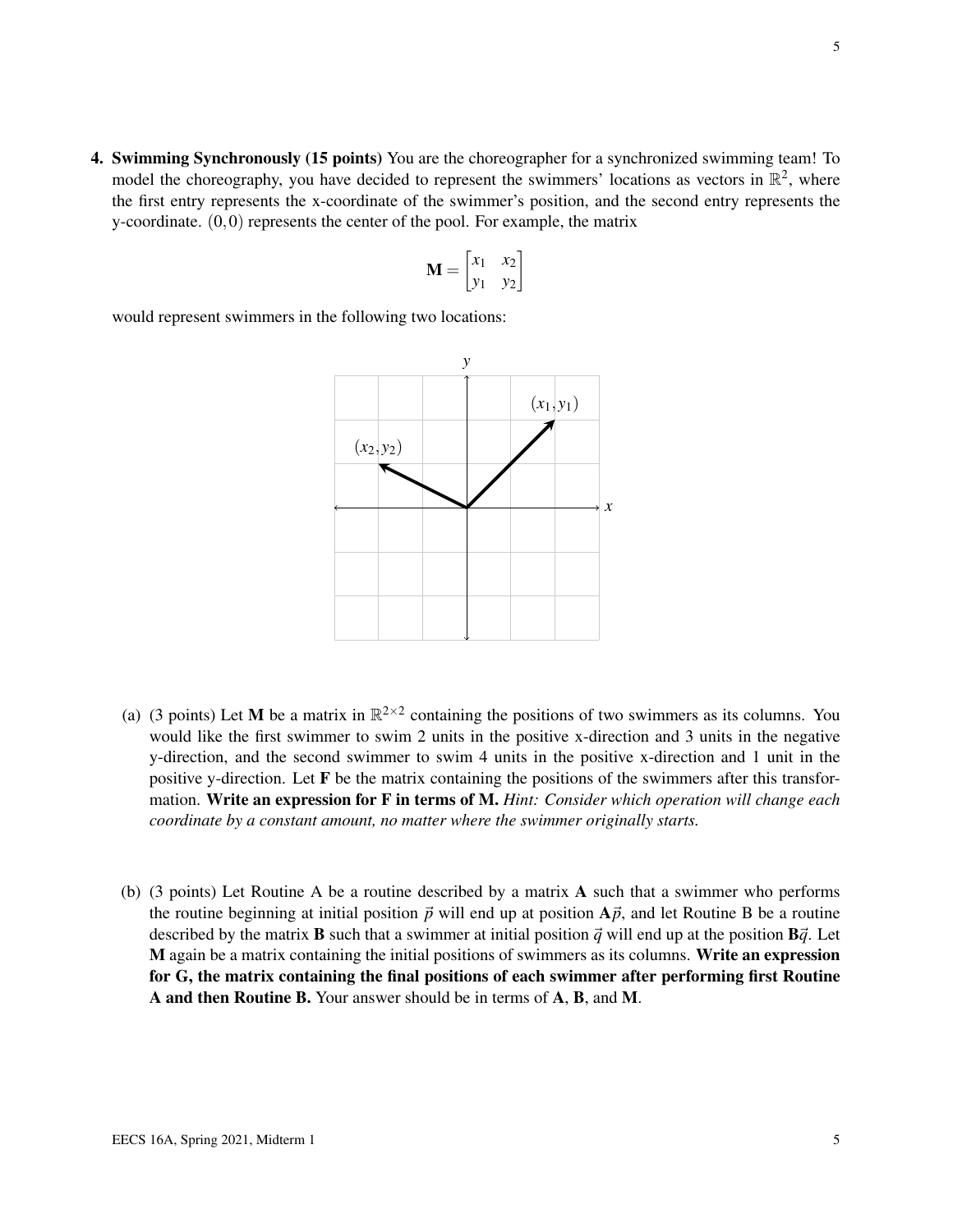(c) (4 points) You are teaching the swimmers a new move where they all rotate 60°counter clockwise around the center of the pool, and then swim half of the way to the center of the pool from their current location. Create a matrix C such that a swimmer who performs this move starting from arbitrary **location**  $\vec{p}$  ends up at the location represented by  $C\vec{p}$ . For reference, the general form of a rotation matrix is given below. *Note: You do not need to compute sines and cosines.*

$$
\mathbf{R} = \begin{bmatrix} \cos \theta & -\sin \theta \\ \sin \theta & \cos \theta \end{bmatrix}
$$

(d) (5 points) A colleague from the Stanford synchronized swimming team recommends you use a routine represented by the following matrix D:

$$
\mathbf{D} = \begin{bmatrix} 1 & 2 \\ 3 & 6 \end{bmatrix}
$$

However, your TA warns you that this routine may cause swimmers to crash into each other by mapping swimmers from different initial positions to the same final positions. You want to find out which sets of points will map to the same location. Specifically, for a given starting point  $\vec{x}$ , find the set of all initial positions  $\vec{v}$  that map to the same final position as  $\vec{x}$ , i.e.  $D\vec{x} = D\vec{v}$ .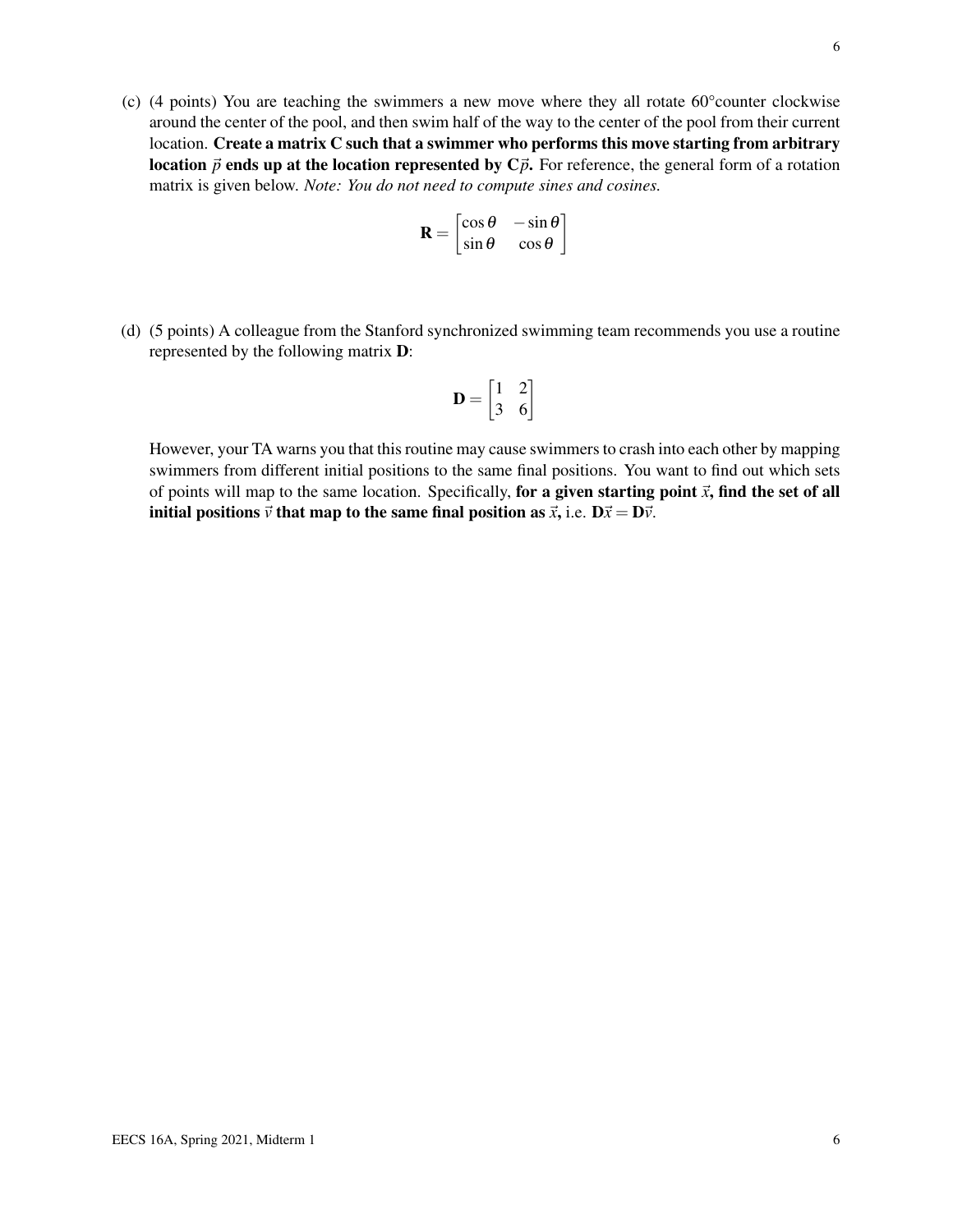#### 5. Ground Control to Prof. Waller (16 points)

One of the many challenges in robotics is building efficient and lightweight systems. We want to build systems that accomplish all our goals while keeping the cost (and often number of parts) low.

The latest and greatest startup SpaceWhy wants to build low cost spaceships. Specifically, given some prescribed targets or destinations, they want to figure out the minimum number of rocket boosters needed to get to that target. They hire you with your EECS16A skills to help pick the booster orientations to accomplish this goal.



Figure 5.1: SpaceWhy's spaceship, side and top views. Bottom and side boosters shown

(a) (2 points) With just one rocket booster  $\vec{b}_1$  on the bottom of the ship, we can make a controlled launch in the *z*-direction represented by  $\vec{b}_1 =$  $\sqrt{ }$  $\overline{1}$  $\overline{0}$ 0 1 1 . Define the vector space of the directions in which we can travel. What is its dimension?

*Hint: Mathematically express the set of vector directions that we can travel to.*

- (b) (4 points) We want to reach the moon, which relative to our launch pad is at location  $\vec{m} =$  $\sqrt{ }$  $\overline{\phantom{a}}$ 2 2 3 1 . Using an additional booster mounted to the side of the space ship, we are able to travel in the direction described by  $\vec{b}_2 =$  $\sqrt{ }$  $\overline{1}$ 1 1 1 1 . With boosters  $\vec{b}_1$  and  $\vec{b}_2$  are we able to reach the moon? If so, find the coefficients needed to reach the moon. If not, explain why.
- (c) (3 points) With boosters in the  $\vec{b}_1$  and  $\vec{b}_2$  directions, are we able to travel anywhere we want in space? Why or why not?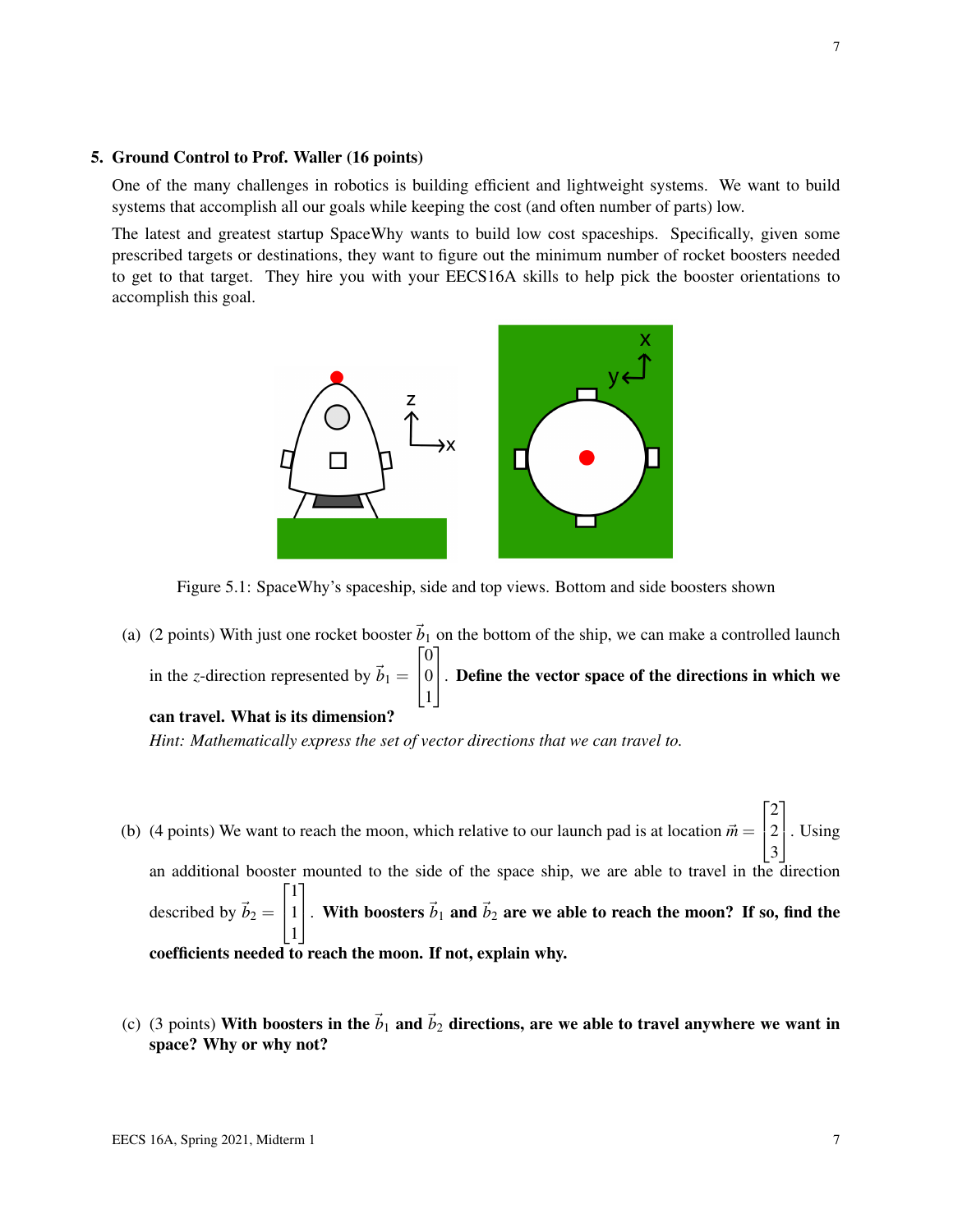(d) (4 points) We have now set up the rocket boosters to aim in 3 directions represented by vectors  $\vec{b}_1$ ,  $\vec{b}_2$ , and  $\vec{b}_3$ :

$$
\vec{b}_1 = \begin{bmatrix} 1 \\ 0 \\ 0 \end{bmatrix} \vec{b}_2 = \begin{bmatrix} 1 \\ 2 \\ 0 \end{bmatrix} \vec{b}_3 = \begin{bmatrix} 0 \\ -1 \\ 2 \end{bmatrix}
$$
  
Can we reach the point given by 
$$
\begin{bmatrix} 1 \\ 0 \\ 2 \end{bmatrix}
$$
? Justify your answer.

2

(e) (3 points) Your friend suggests adding a 4th rocket booster  $\vec{b}_4$  =  $\sqrt{ }$  $\overline{1}$ 1 −2 0 1 in addition to your existing boosters from the previous part. Will this allow you to reach more locations? Why or why not?

8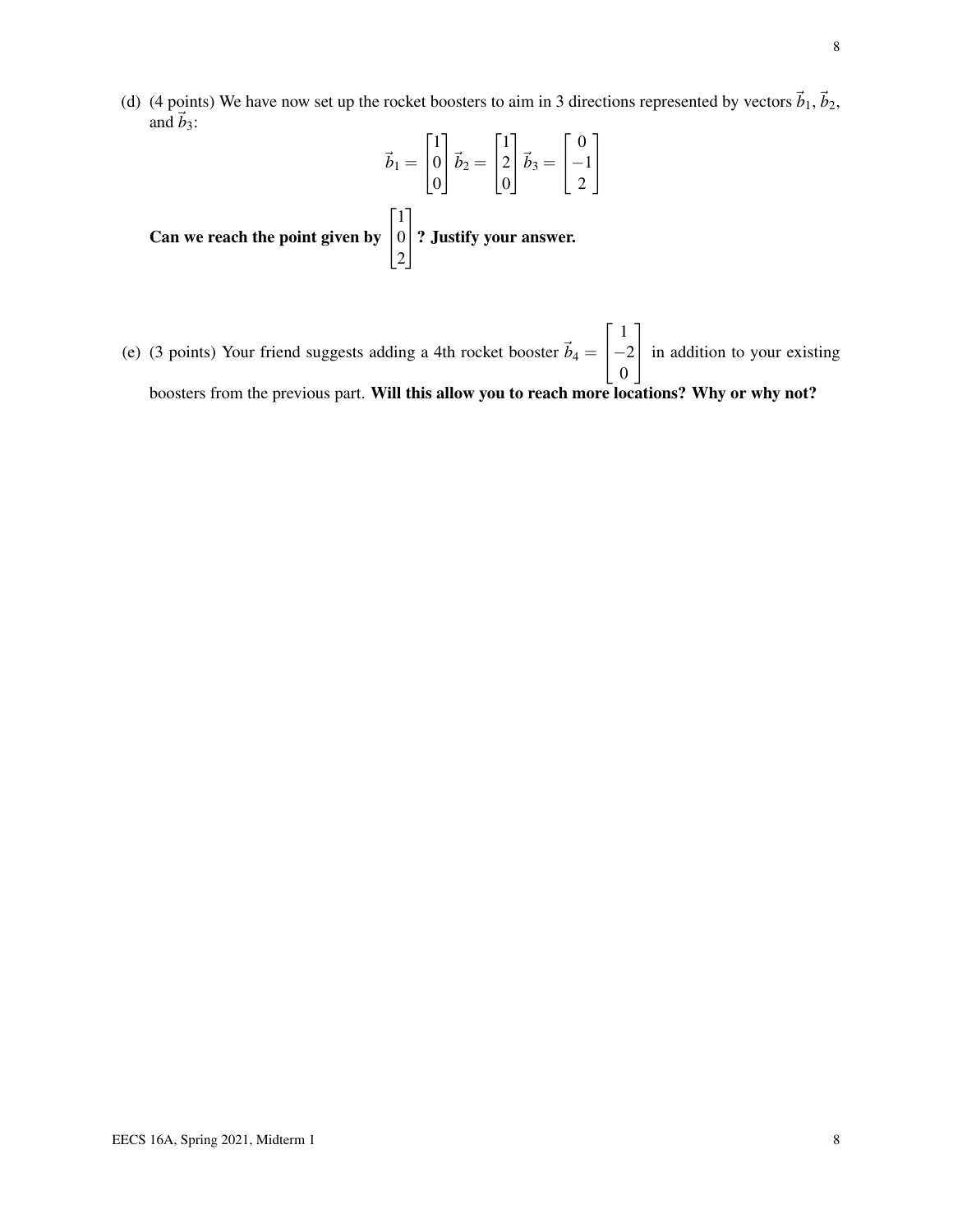### 6. Steady the Traffic (29 points)

(a) (4 points) Your friend wants to study the flow of traffic around the Bay Area and asks for your help. From her observations, your friend finds that the number of cars in San Francisco, Berkeley, San Jose and Fremont can be represented in the following way:

$$
\begin{bmatrix}\n x_{\rm SF}[n+1] \\
 x_{\rm B}[n+1] \\
 x_{\rm SI}[n+1] \\
 x_{\rm F}[n+1]\n\end{bmatrix} = \mathbf{A} \begin{bmatrix}\n x_{\rm SF}[n] \\
 x_{\rm B}[n] \\
 x_{\rm SI}[n] \\
 x_{\rm F}[n]\n\end{bmatrix}
$$
\n(1)

The flow of traffic is represented in the diagram below. Write the transition matrix *A* corresponding to this diagram.



Figure 6.1: A flow diagram to represent how model **A** transforms state vector  $\vec{x}[n]$ .

(b) (4 points) Your friend takes measurements of the number of cars at the first 3 cities (San Francisco, Berkeley, San Jose) during Thanksgiving weekend and finds the following transition matrix: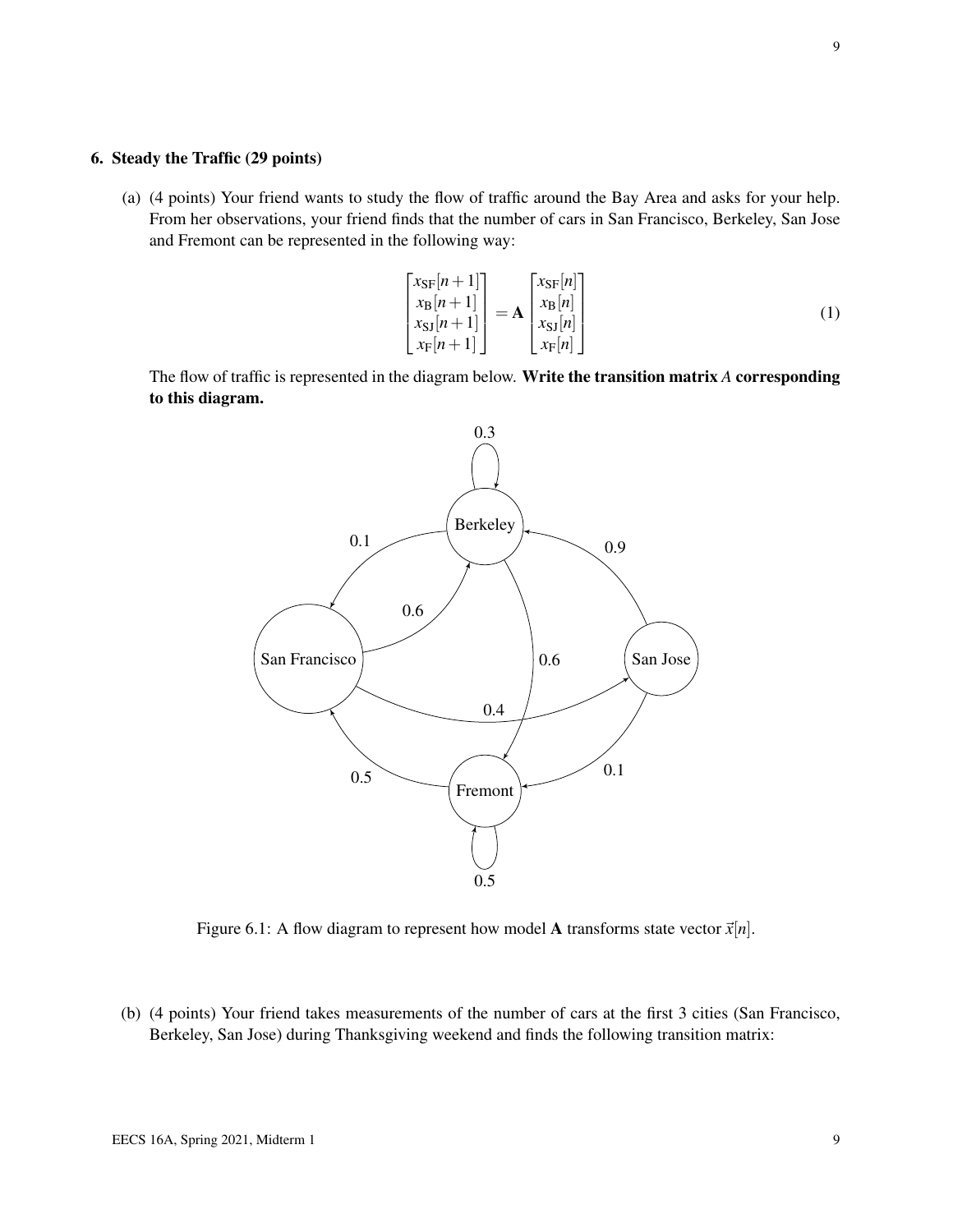The new state vector is:

$$
\vec{x}[n] = \begin{bmatrix} x_{\text{SF}}[n] \\ x_{\text{B}}[n] \\ x_{\text{SJ}}[n] \end{bmatrix}.
$$

You are performing some simulations to see how the traffic evolves at each time step. You start your simulation with 200 cars at San Francisco, 150 cars at Berkeley and 100 cars at San Jose. Calculate the number of cars at each city in the next time step.

- (c) (5 points) It would be helpful for your simulations to know the eigenvectors of this transition matrix. Calculate the steady state eigenvector associated with the eigenvalue  $\lambda = 1$  for the above matrix T.
- (d) (6 points) Next you are interested in investigating the traffic flows during New Year's weekend. Your friend tells you the following information about the transition matrix for this period:

1 0 1

1  $\mathbf{I}$ 

- i. The transition matrix is conservative
- ii. The eigenvector corresponding to  $\lambda = 1$  is  $\vec{v} =$  $\sqrt{ }$  $\overline{1}$

iii. All other eigenvalues  $|\lambda_i| < 1$ If the initial state vector is  $\vec{x}[0] =$  $\lceil$  $\frac{1}{2}$ 30 50 20 1 , what steady state will this system converge to?

(e) (10 points) Next, for a new transition matrix S, you investigate the traffic flow of commuters throughout the year. You calculate the eigenvalues  $\lambda_1 = 1$ ,  $\lambda_2 = 4$ , and  $\lambda_3 = 0.25$  with corresponding eigenvectors:

$$
\vec{v}_1 = \begin{bmatrix} 1 \\ 0 \\ 1 \end{bmatrix}, \vec{v}_2 = \begin{bmatrix} 0 \\ 1 \\ 1 \end{bmatrix}, \vec{v}_3 = \begin{bmatrix} 1 \\ 1 \\ 0 \end{bmatrix}
$$

For the given values of  $\vec{x}[0]$ , write down whether the system will converge to a non-zero steady state, decay to zero or keep growing infinitely.

i. If 
$$
\vec{x}[0] = \begin{bmatrix} 350 \\ 50 \\ 300 \end{bmatrix}
$$
  
ii. If  $\vec{x}[0] = \begin{bmatrix} 15 \\ 10 \\ 25 \end{bmatrix}$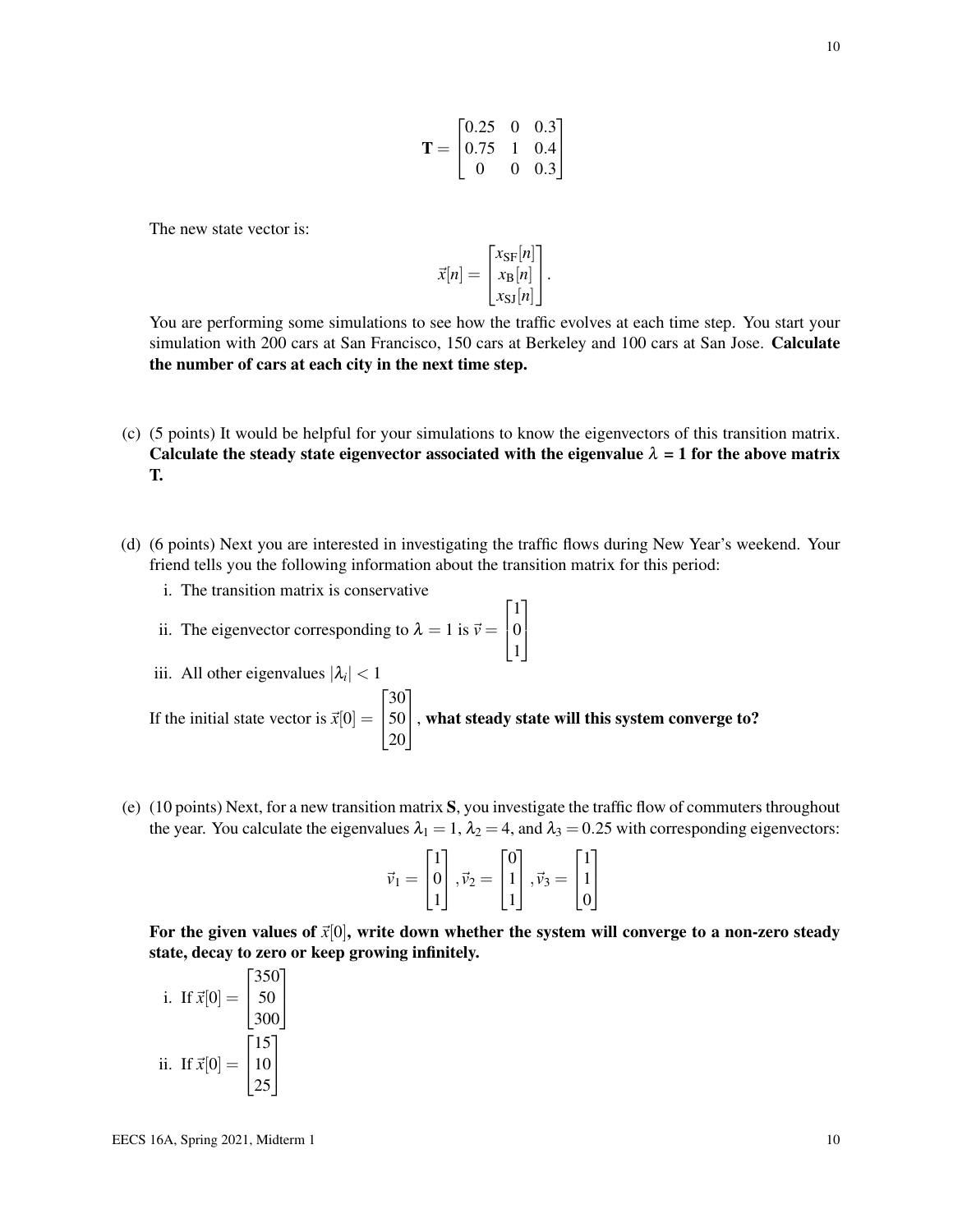#### 7. A Problem N(o)-body Can Solve (24 points)

An N-body simulation is a method of modeling the interactions between a set of particles, and it is commonly implemented in an astrophysics context to study the movements of celestial bodies and galactic formation under the constraints of gravitational forces. In each timestep, the core algorithm iterates through particle pairs to calculate the force on each particle and update its current position.

As part of your work in a research lab, you are developing an efficient N-body simulation for the solar system that exploits computationally fast operations on matrices to speed up runtime (good thing you're taking EECS16A!). You represent each body as a vector in 3D space:

$$
\vec{p} = \begin{bmatrix} x \\ y \\ z \end{bmatrix}
$$

You calculate that the position of one particular body – Earth – is updated in the following way during every timestep:

- $x[t+1] = 0.5x[t]+0.7y[t]+0.3z[t]$
- $y[t+1] = 0.6y[t]+0.1z[t]$
- $z[t+1] = 0.3x[t]+0.2y[t]+z[t]$
- (a) (4 points) After one timestep, at time  $t = 1$ , Earth is located at  $\sqrt{ }$  $\overline{1}$ 1 2 4 1 . You want to calculate the position

of Earth at  $t = 0$ . Formulate this problem as a matrix-vector equation in the form  $A\vec{x} = \vec{b}$ . You do not need to solve for Earth's position.

(b) (6 points) You have determined that Neptune's position in each timestep is updated according to the following matrix:

$$
\mathbf{N} = \begin{bmatrix} 1 & 0.2 & 0 \\ 0 & -0.2 & 0.1 \\ -1 & 0 & 0.1 \end{bmatrix}
$$

You let the simulation run in the background for a while, and at  $t = n$ , Neptune is located at  $\sqrt{ }$  $\mathbf{r}$ *xn yn zn* 1 . You

then realize that you've forgotten to record position data since you started! Is it possible to recover Neptune's position uniquely at  $t = n-1$ ? If it is, use Gaussian elimination to find the inverse of  $\mathbf{N},\mathbf{N}^{-1}.$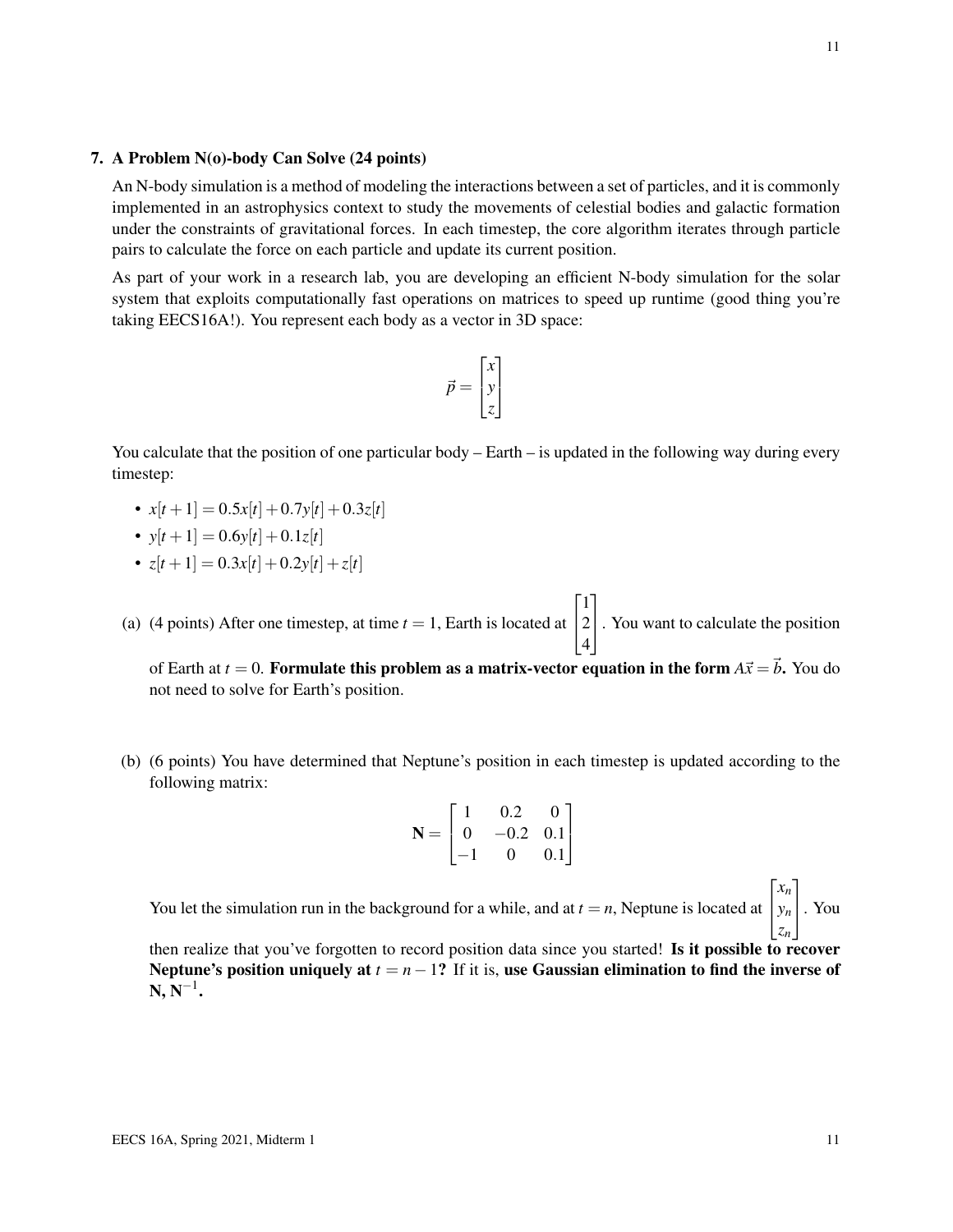$$
\begin{bmatrix} 0.1 & 0 & 0.1 \\ 0.1 & 0.1 & 0.2 \\ 0.2 & 0.1 & 0.3 \end{bmatrix}
$$

$$
\begin{bmatrix} x[0] \\ y[0] \end{bmatrix}
$$
 at  $t = 0$ , a

If Pluto is positioned at some unspecified  $\begin{bmatrix} y[\mathbf{v}] \\ z[0] \end{bmatrix}$ | at *t* = 0, are there any points in  $\mathbb{R}^3$  space that you

#### cannot reach at at  $t = 1$ ? If so, what is the subspace that Pluto can be located in?

*Note: You do not have to provide rigorous justification.*

(d) (6 points) After running your simulation repeatedly, you notice that with the current update matrices you have entered, Venus and Mars are all moving within the same 2D orbital plane. You refer back to your calculations, but you notice there is a smudge obscuring one element of matrix M:

$$
\mathbf{V} = \begin{bmatrix} 0.3 & 0.4 & 0.1 \\ 0 & 0.7 & 0.7 \\ 0.7 & 1.1 & 0.4 \end{bmatrix}, \mathbf{M} = \begin{bmatrix} 0.4 & 0.6 & 0.2 \\ -1.4 & 0 & 1.4 \\ 0.6 & m_{32} & 0.8 \end{bmatrix}
$$

V and M are the update matrices for Venus and Mars respectively. Fill in the missing matrix element (denoted by "*m*32") in a way that would explain the behavior of these 2 planets.